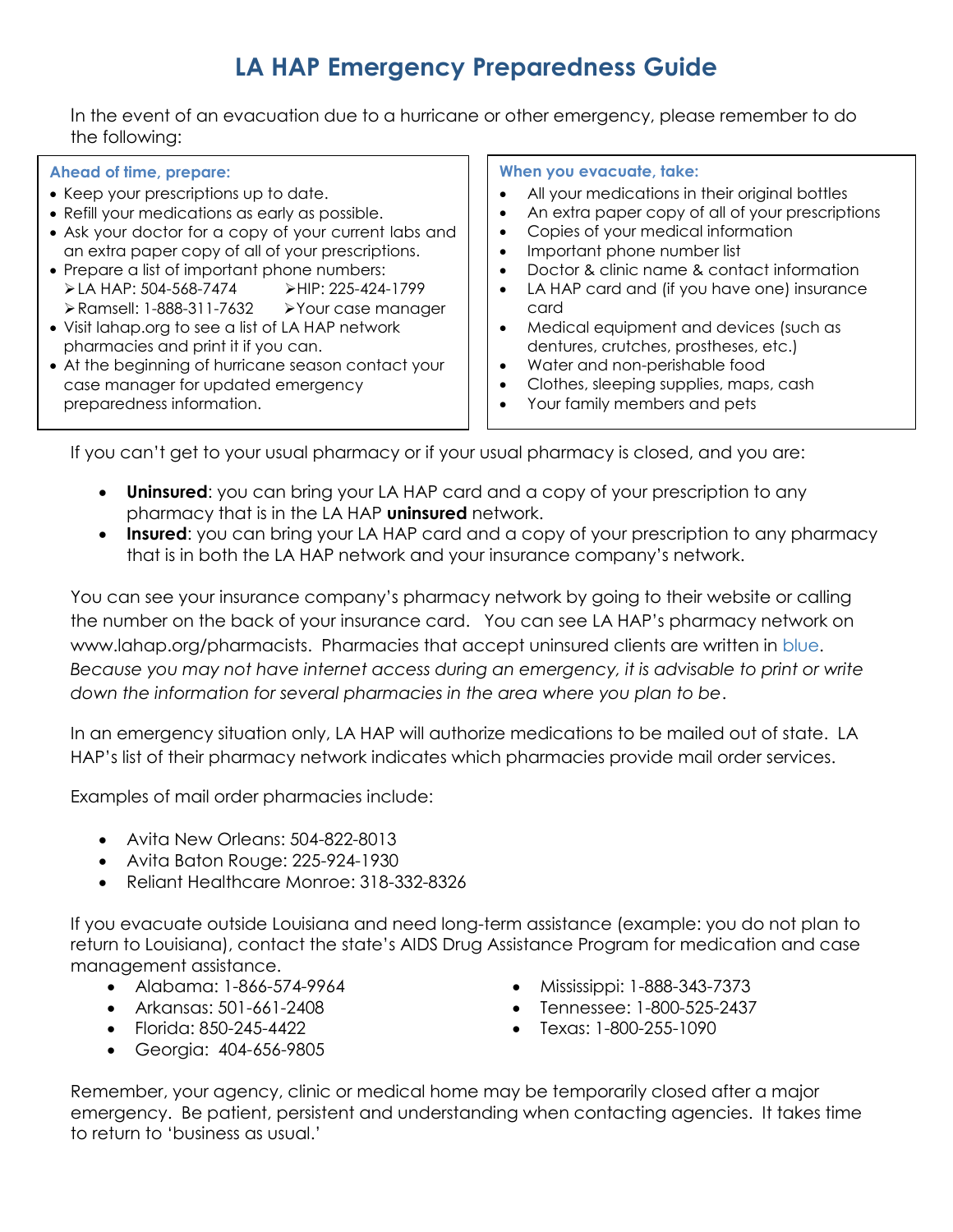## **What is LA HAP?**

**The Louisiana Health Access Program (LA HAP)** helps eligible people get the medications and health insurance they need. LA HAP uses federal grant money from the Health Resources and Services Administration (HRSA) to provide these services.

LA HAP serves insured and uninsured people. LA HAP provides two types of services called **LDAP** and **HIP**. LA HAP can help with many kinds of insurance such as private plans, employer plans, COBRA, Medicare, and plans through the Health Insurance Marketplace.

## **LDAP - LOUISIANA DRUG ASSISTANCE PROGRAM**

- covers the cost of specific prescription drugs for enrolled members who are uninsured; and
- covers the cost of prescription drug copays, coinsurances, & deductibles for members who are insured.

LA HAP works with a company called Ramsell to process prescription drug claims. Pharmacists connect with Ramsell by computer to check your eligibility and get approval to fill your prescriptions.

## **HIP - HEALTH INSURANCE PROGRAM**

- covers the cost of insurance plan monthly premiums; as well as
- medical (non-drug) copays, coinsurances, & deductibles (called cost-shares) for members who are insured.

LA HAP works with an agency called HAART to provide HIP services. HIP pays your premiums and helps with costs for services covered by your insurance plan. HIP can help with most outpatient medical services, but it does not cover inpatient hospital stays. HIP can also cover costs associated with dental and vision plans.

Medical bills and Explanation of Benefits (EOBs) must be sent to HIP to get help. Some doctors' offices and insurance companies may offer to bill HIP directly. Others do not. If yours do not bill HIP directly, you must forward your medical bills to the HIP office for payment along with the Explanation of Benefits (EOBs) from your insurer. You must send bills within 180 days of the date your insurer pays on the claim. If you are approved for help with premiums, you must also notify HIP of any premium changes. **Failure to notify HIP of premium changes could lead to loss of your insurance coverage.** 

HIP staff can be reached by calling (225) 424-1799. Medical cost share and insurance premium bills can be provided to HIP via fax to (225) 927-1267 or mailed to:

> HAART Attn: HIP P.O. Box 66913 Baton Rouge, LA 70896

**When do I need to complete recertification?** You must give LA HAP proof of your eligibility every 12 months\*. This is called recertification. Recertifying your eligibility every 12 months\* is a federal rule. This must be done to continue to get services. \*Annual recertification is new, starting with applications received after 7/1/2022

What if I have more questions about LA HAP? If you have more questions about LA HAP, you can contact a case manager at your local case management agencies (see attached for contact information), or call (504) 568-7474 to be connected to LA HAP staff directly.